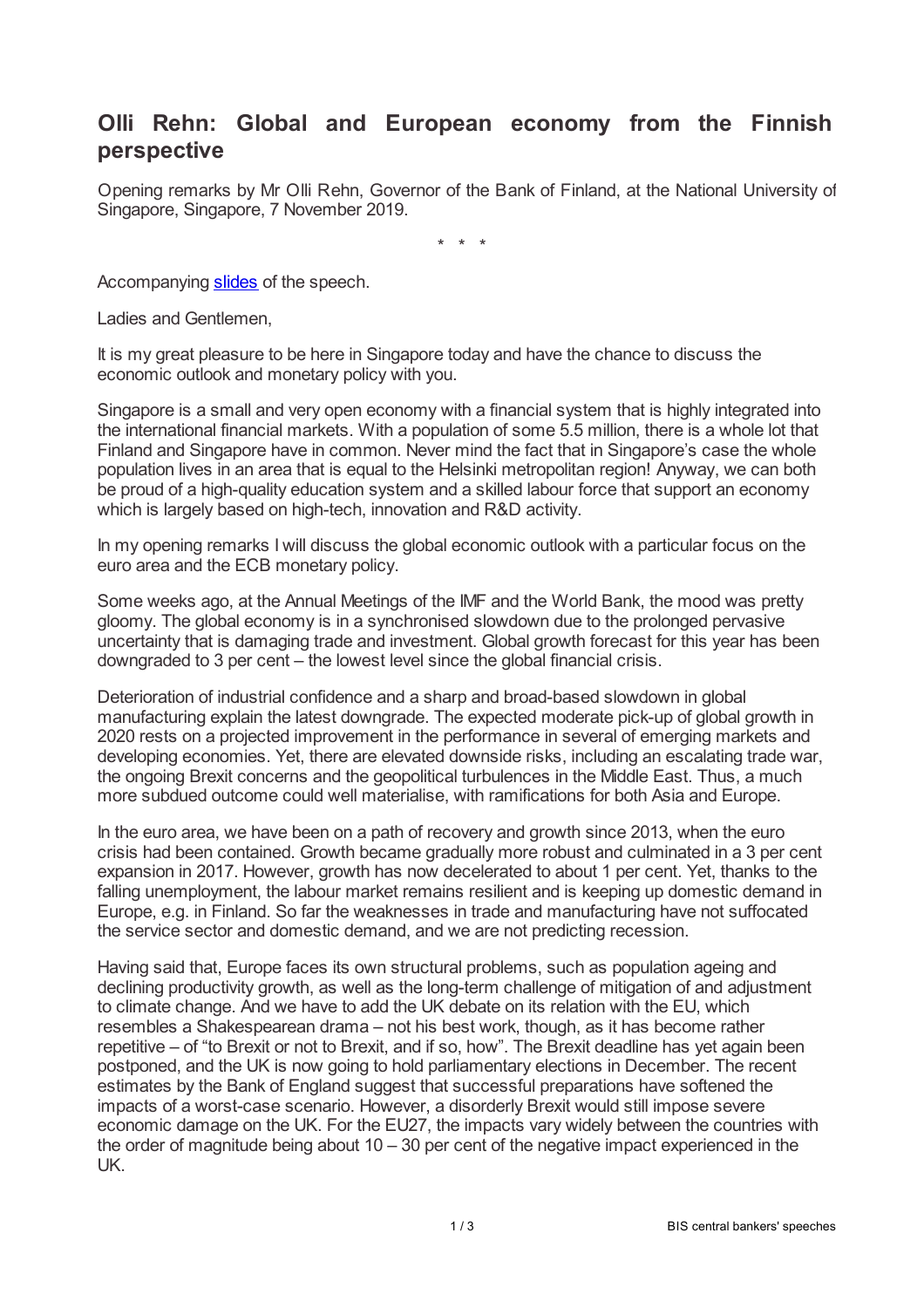## **Maintaining an accommodative monetarypolicystance**

Inflation in the euro area has stubbornly continued to fall short of the ECB's target, and inflation is projected to remain subdued. In response, the Governing Council of the ECB substantially increased monetary accommodation at its meeting in September. With this decision, financing conditions will remain accommodative for an extended time period and contribute positively to the euro area's growth outlook.

The past decisions to restart the easing phase in March this year and to resume the net asset purchases in September were taken in response to the continued shortfall of inflation with respect to our target. This does not mean that we would close our eyes to possible negative side effects of unconventional monetary policy. However, as long as the synchronised global slowdown continues, there is no economically meaningful alternative to an accommodative monetary policy stance – and it is better to be safe than sorry.

In this context, monetary policy needs to make inflation expectations converge with the price stability objective. It is our ambition that as a result of our actions, we will see a rebalancing of the euro area economy and the normalisation of interest rates. Nevertheless, low interest rates, low inflation, and persistently low growth have put our economic theories and past empirical relationships to a real litmus test.

Discussions concerning a review of the ECB's monetary policy strategy have progressed over the year, and a broad consensus has emerged regarding its implementation. The ECB's new President, Christine Lagarde, has indicated her willingness to conduct such a review.

In my view, a successful implementation of the strategy review would deepen the researchbased knowledge underpinning the monetary policy strategy and thereby enhance the common understanding on policy stance within the Governing Council. The review process should thus contribute to better monetary policy decision making and likewise support consistent communication on the monetary policy stance.

Next, I shall discuss two particular policy issues that play a major role in relation to monetary policy and the ECB decision-making. First, macropudential policy; second, the policy mix with fiscal policy.

#### **Macroprudential policyas the second pillar of central banking**

Post-crisis, **macroprudential policyhas become the second keypillar of central banking today**, alongside monetary policy. Its guiding principle is that every country must find a macroprudential policy toolkit that is suitable for performing purposeful and well-targeted policies, and in general these toolkits should be made more comprehensive and wide-ranging than today. However, macroprudential toolkits are insufficient in many countries due to ongoing structural changes, like the growth of the non-bank financial sector and non-traditional loan products.

For instance, the traditional dominance of banks as providers of credit and finance has started to weaken. The growth of the non-bank financial sector has taken different speeds and forms in different countries and regions. A case in point is China, where the size of the non-bank financial sector was about 10% of annual GDP a decade ago. Now its size is over 100%.

Furthermore, we should not neglect the effects of certain global megatrends on macroprudential risks. For instance, rapidly expanding urbanisation is widening the regional differences in local housing markets and creating house price bubbles in some of the fastest growing cities. Digitalisation is creating previously unknown challenges to macroprudential policies. With the emergence of new players like FinTech and especially BigTech companies, new types of credit channels and changes in interconnectedness are affecting systemic risks in finance. And one of the even too "hot" topics in the macroprudential field is the long-term impact of global warming on